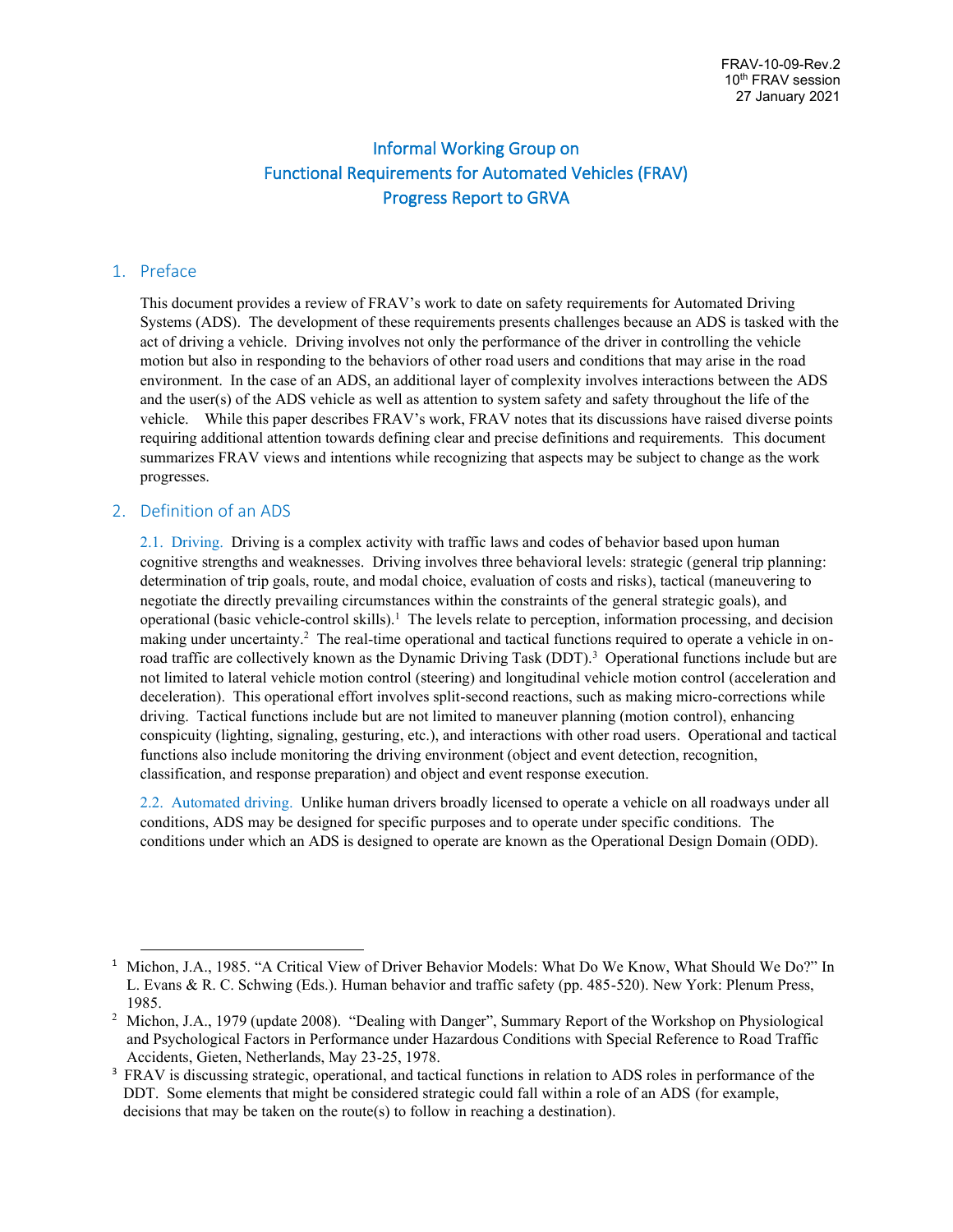FRAV has tentatively agreed that the ODD refers to external conditions, including aspects such as speed ranges, road designs, uses, and conditions, weather conditions, and traffic densities. 4

ADS may be designed to operate with or without a qualified driver in the vehicle. The roles and responsibilities of an ADS user differ depending upon its configuration, intended uses, and limitations on its use. FRAV has noted that user roles and responsibilities (and possibly other aspects) may also impose constraints on the use of an ADS.<sup>5</sup>

The diverse configurations covering driving automation systems and user roles and responsibilities have been categorized under six levels of automation in the SAE Taxonomy and Definitions for Terms Related to Driving Automation Systems for On-Road Motor Vehicles (J3016). The level of automation and the ODD of an ADS describe a usage specification.

2.3. Automated Driving Systems. An ADS consists of hardware and software that are collectively capable of performing the entire DDT on a sustained basis. Driving automation systems that require human driver support to fulfill aspects of the DDT fall below the level of an ADS.

2.4. Automated Driving System functions. ADS integrate subsets of hardware and software designed to perform aspects of the DDT. ADS functions, in general, correspond to system-level capabilities integrated into the ADS design. A function enables the ADS to perform one or more elements of the DDT. A function may contribute to ensuring the safe operational state of the ADS and/or preventing use when the ADS is not in a safe operational state. Functions may ensure the correct use of the ADS and safe transfers of control to a user. Functions represent the first level of safety that an ADS must fulfill. These functions correspond to essential capabilities without which an ADS cannot be deemed safe in the operation of a vehicle.

2.5. Automated Driving System features. Although an ADS performs the entire DDT on a sustained basis, an ADS may be designed to operate within one or more ODD. Each set of ODD-specific capabilities has a unique set of constraints defining the conditions under which the ADS may be used. An ADS feature refers to an application of ADS capabilities designed for use within a defined ODD. In the case of an ADS designed to operate within a single ODD, the ADS and the ADS feature are synonymous. ADS features may use some or all of the ADS functions.

## 3. Structure for ADS safety requirements

3.1. Scope. Because ADS will have diverse configurations, intended uses, and limitations, FRAV concluded that performance requirements should not be exclusively focused on particular ADS applications or usage specifications. Usage-specific requirements would result in unmanageable constellations of provisions while leaving open the risk of ADS applications falling outside the established requirements. Conversely, such requirements would risk safety requirements that would interfere with innovation and the evolution of ADS by artificially forcing ADS into particular use cases or ODD boundaries. Therefore, FRAV determined that ADS safety demanded a holistic approach covering all ADS configurations while enabling the application of requirements to individual ADS applications.

The requirements will address Category 1 and 2 vehicles as defined by Special Resolution 1; however, FRAV has noted that certain ADS vehicle configurations may fall outside the current vehicle definitions (including those in the Consolidated Resolution on the Construction of Vehicles—RE3—of the 1958 Agreement).

<sup>&</sup>lt;sup>4</sup> FRAV is discussing constraints on the use of ADS. The constraints relate to the design and intended uses of the ADS and may include aspects such as a maximum speed boundary or constraints on permissible user activities while the ADS is in operation.

<sup>5</sup> FRAV has considered a proposal to define "Operational Domain Conditions" (ODC) but has not reached consensus decision pending the elaboration of safety requirements.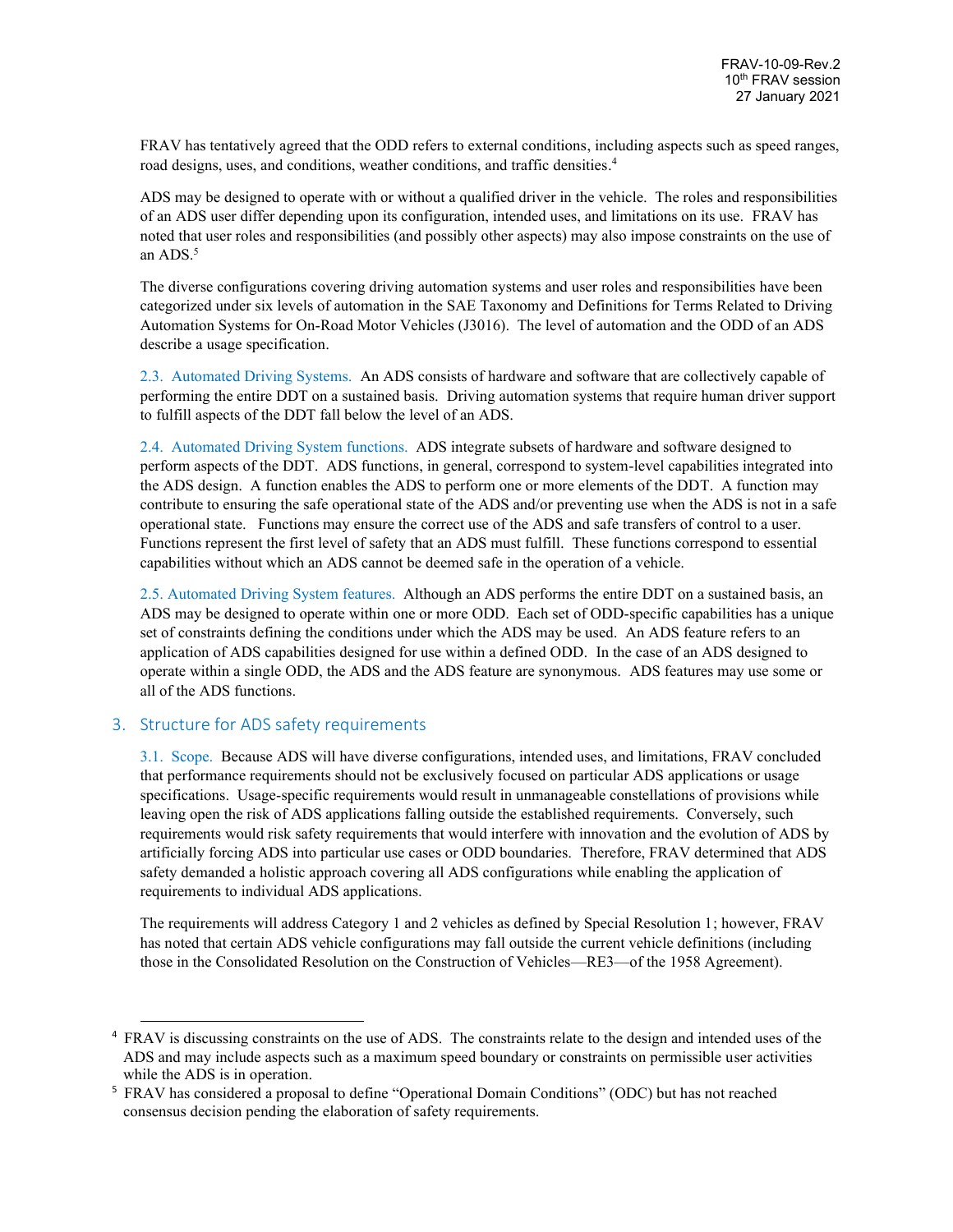FRAV's intention is to cover all on-road ADS vehicles with three or more wheels, excluding motorcycle derivations.

3.2. ADS descriptions. Although the safety requirements cover all ADS applications, each individual ADS should be assessed based on its configuration, intended uses and limitations on its use. FRAV concluded that the ODD and other safety-related use constraints of each ADS should be described in verifiable terms. Manufacturers should be free to determine ADS configurations, uses, and limitations; however, manufacturers should be obliged to describe the ADS in a reasonably uniform and verifiable manner. These descriptions would enable objective determinations on the application of safety requirements to the ADS under assessment. In this way, safety requirements can be defined for all ADS while enabling the assessment of each individual ADS configuration.

3.3. ADS safety requirements. Requirements for the safety assessment of an individual ADS depend upon its intended uses and limitations on its use (i.e., its features). For example, all ADS would be expected to detect and respond to road conditions that may be encountered during operation. However, correct responses of individual ADS to these conditions may differ. An ADS designed to operate under adverse road conditions would be expected to adapt its driving behavior accordingly. A different ADS encountering those same conditions may be designed to transfer control of the vehicle to the human user. The safety requirements, therefore, will cover ADS functions (such as detection of ODD conditions) and minimum performance specifications relevant to safety.

Intended uses and limitations on the use of an ADS also relate to user roles and responsibilities. Commonality of user controls across vehicle makes and models has been a long-established safety principle in order to avoid excessive learning curves when moving from one vehicle to another and to reduce the risks of user confusion. ADS safety includes attention to the diverse configurations, variations in the roles and responsibilities of users, and misuse prevention.

3.4. Overall approach. The ADS description requirements enable FRAV to define performance requirements where specific parameters for each individual ADS can be objectively determined based upon its intended uses and limitations. For example, distinctions can be made regarding constraints on speed or levels of precipitation.



This approach provides flexibility at the technical level without compromising safety or the assessment methods. The diversity of ADS configurations can be captured by the requirements without prescribing boundaries or applications of the technologies. FRAV has described the requirements as being "high-level" in the sense of being applicable across all ADS; however, the requirements will be defined at a level of detail to enable their application at a technical level based on each individual ADS configuration, its intended use(s), and limitations on the use of its feature(s) as defined in the ADS description.

## 4. Elaboration of ADS safety requirements

4.1. Guiding principle. FRAV has held extensive discussions regarding expectations for ADS performance, criteria to guide the development of requirements, and methods for determining performance specifications.

In the immediate future, ADS will be deployed into human-dominated traffic. The vehicles must integrate safely into current traffic patterns, including attention to traffic flows. ADS driving behaviors will need to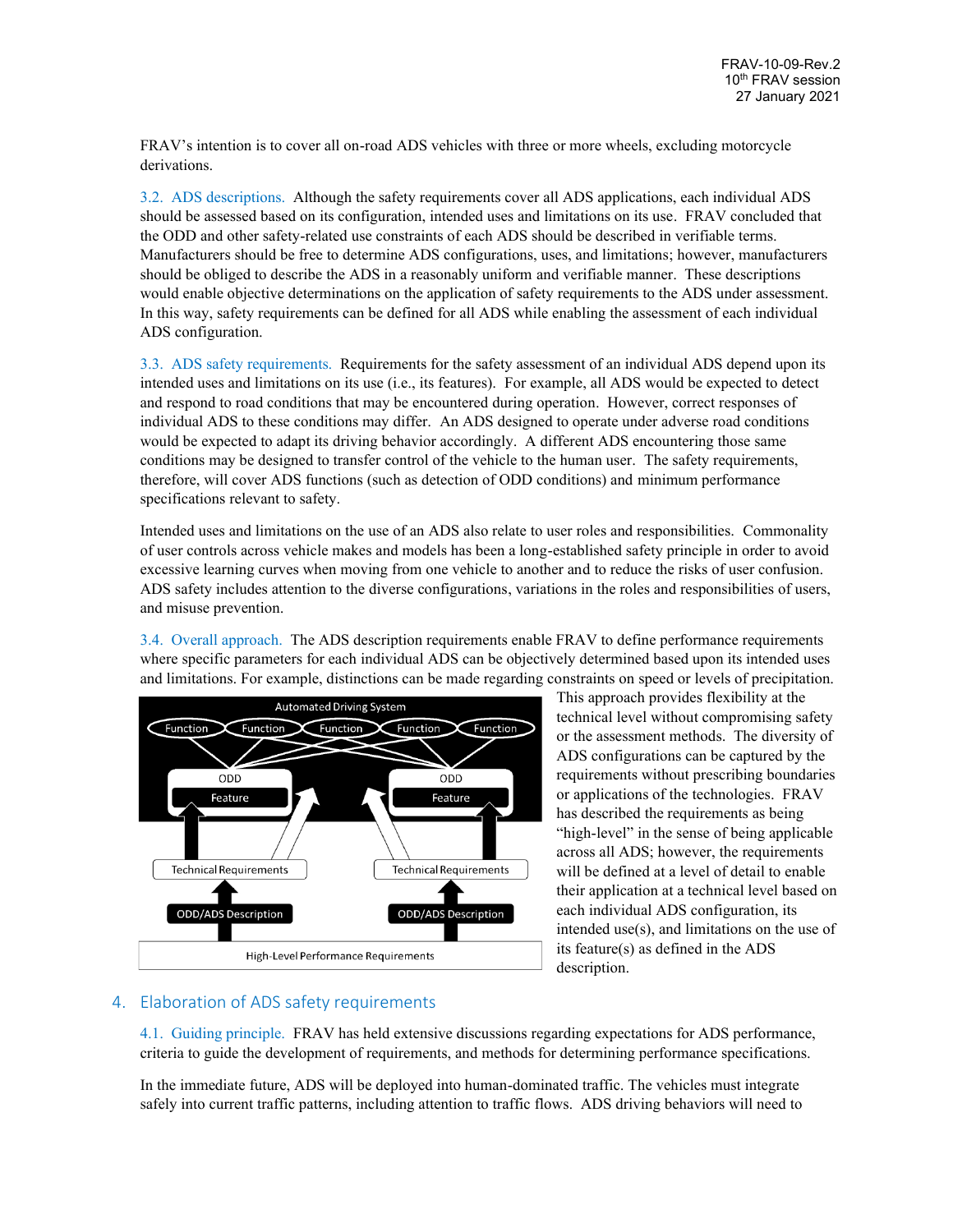conform with human expectations in order to ensure reasonable predictability and public acceptance. Obviously, ADS are designed for human use and will similarly need to meet user expectations, including attention to the mental models upon which humans will base their understanding of ADS use. Research on crash causation shows that human decision, recognition, performance, and non-performance errors are the critical factors in more than 90% of crashes. ADS can significantly contribute to road safety by addressing crash causation factors.

Various methods have been proposed to ensure that ADS satisfy these imperatives. FRAV has considered a "Careful and Competent Human Driver" (CCD) approach rooted in analysis of human driver behaviors to



define quantitative parameters for ADS driving performance. FRAV has also considered analysis of ADS technological capabilities under a "State-of-the-Art" approach. Several stakeholders have developed mathematical models to establish performance parameters. Other interested parties have proposed that ADS should generate a "statistical positive risk balance" such that vehicles operating in automated mode demonstrate superior performance when compared statistically against human driving performance data. FRAV has concluded that these various approaches have merits that may be useful in determining optimal performance specifications, including nominal driving performance and in setting boundaries between crash avoidance and crash mitigation. In some cases, combinations of these approaches offer paths towards defining optimal specifications.

FRAV has also agreed that the safety requirements should meet a set of criteria to ensure desirable outcomes. The safety requirements should result in ADS performance that significantly improves road transport (including safety and efficiency) and meets public expectations (social acceptance). The requirements should adhere to well-established best practices to result in performance-based, technology-neutral, and objectively verifiable specifications. The requirements should also be feasible given current technological capabilities and costs.

Based on these deliberations, FRAV is currently considering an overall vision to guide discussions on performance specifications:

> ADS performance should be consistent with safe human driving behaviors while avoiding recognition, decision, and performance errors and the introduction of unreasonable ADS-specific risks.

This vision aims to capture FRAV expectations for performance, the scope of the safety requirements, and the approaches to determining specifications. ADS performance should be compatible with current traffic patterns and safe human driving behaviors to ensure reasonable predictability and public acceptance. Research indicates that nearly all current crashes involve human errors or negligence as the critical factor. ADS are not human; however, ADS will interact with humans, including vehicles driven by humans. Understanding the critical factors in crash causation supports deliberations on behaviors ADS may encounter and informs discussions on ways that ADS may improve road safety. Lastly, the vision recognizes that ADS are new technologies, requiring attention to their use by humans, interactions with other road users, and their functional safety. FRAV has identified safety aspects for further elaboration, such as commonality across user interfaces (HMI), management of failure modes, and operational safety throughout the life of the vehicle.

4.2. "Top-down" approach. FRAV determined that a "top-down" approach would ensure coverage of all aspects of ADS safety. Under this approach, FRAV gathered extensive input across its more than 100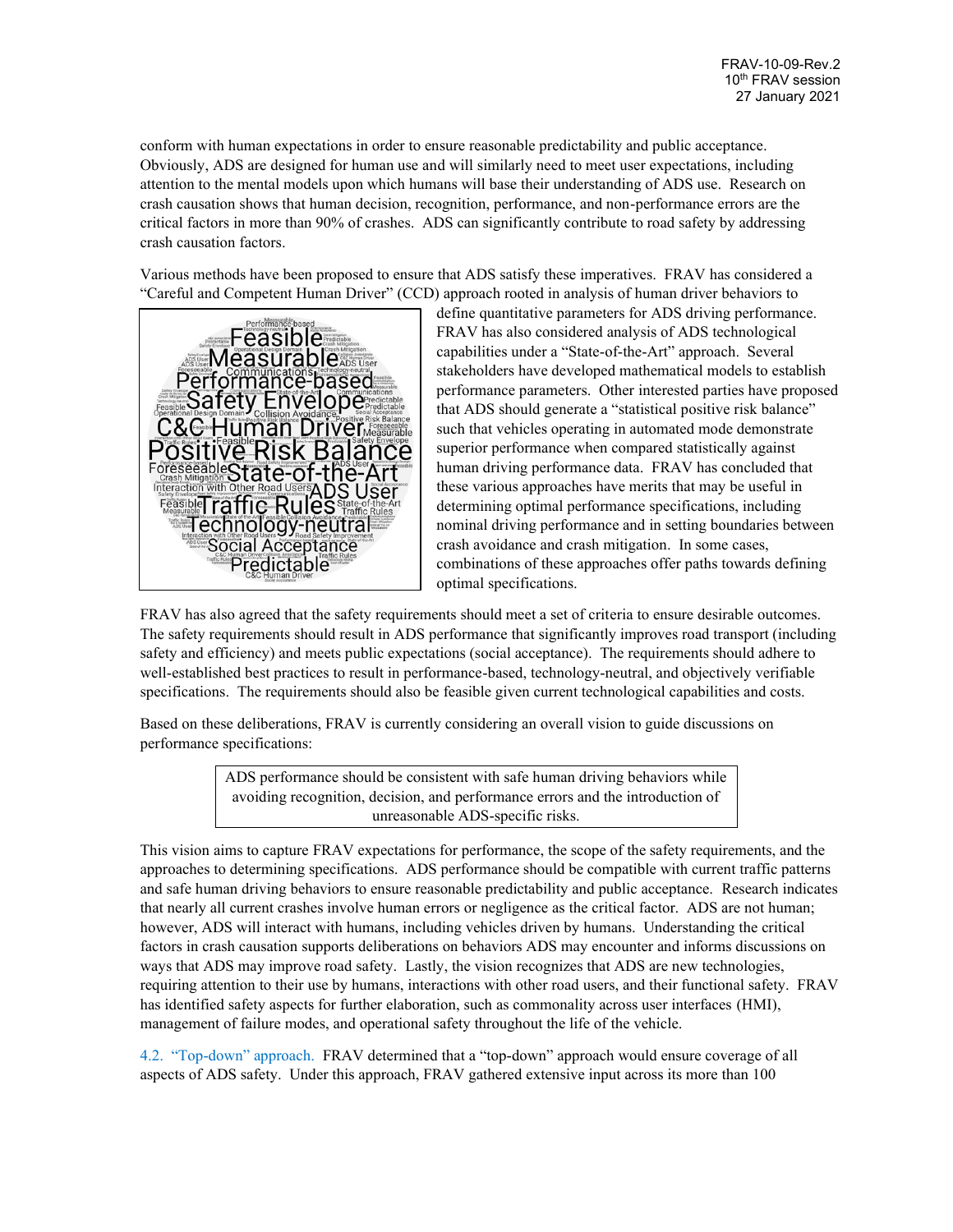stakeholders, including the review of national and regional guidelines regarding automated vehicles. From this input, FRAV identified five main aspects of ADS performance:

- 1. ADS should drive safely. (Ensure safe behavior of the ADS as "the driver")
- 2. ADS should interact safely with the user. (Ensure safe use of ADS and safe interactions with the user such as transfers of control, user override, etc.)
- 3. ADS should manage safety-critical situations. (Differentiate between normal driving and emergency situations to ensure safe responses to the latter)
- 4. ADS should safely manage failure modes. (Ensure safe responses to system malfunction, physical damage, etc.)
- 5. ADS should maintain a safe operational state. (Ensure safety throughout the useful life of the ADS, such as safety-critical updates, responses to obsolescence, end of production, etc.)

From these categories, FRAV has derived 40 inter-related safety topics:<sup>6</sup>

- 1. The ADS should perform the entire Dynamic Driving Task.
- 2. The ADS should control the longitudinal and lateral motion of the vehicle.
- 3. The ADS should recognize the ODD conditions and boundaries of the ODD of its feature(s).
- 4. The ADS should detect, recognize, classify, and prepare to respond to objects and events in the traffic environment.
- 5. The ADS should respect traffic rules.
- 6. The ADS should interact safely with other road users.
- 7. The ADS should adapt its behavior in line with safety risks.
- 8. The ADS should adapt its behavior to the surrounding traffic conditions.
- 9. The ADS driving behavior should not disrupt the flow of traffic.
- 10. The ADS behavior should not be the critical factor in causation of a collision.
- 11. Activation of an ADS feature should only be possible when the conditions of its ODD have been met.
- 12. The ADS should signal when conditions indicate a probable ODD exit.
- 13. The user should be permitted to override the ADS to assume full control over the vehicle.
- 14. The ADS should safely manage transitions of control to the user.
- 15. Prior to a transition of control to the user, the ADS should verify the availability of the user to assume control.
- 16. Pursuant to a transition, the ADS should verify full control of the vehicle by the user prior to deactivation.
- 17. The ADS should tolerate user input errors.
- 18. The ADS should provide feedback to the user on its operational status.
- 19. The ADS should warn the user of failures to fulfill user roles and responsibilities.
- 20. The user should be provided with information regarding user roles and responsibilities for the safe use of the ADS.
- 21. ADS vehicles that may operate without a user-in-charge should provide means for occupant communication with a remote operator.
- 22. Upon completion of an MRM, a user may be permitted to assume control of the vehicle.
- 23. The ADS should recognize and respond to road-safety agents.
- 24. The ADS should mitigate the effects of road hazards.
- 25. The ADS should execute a safe fallback response as conditions warrant.
- 26. In the absence of a fallback-ready user, the ADS should automatically achieve a Minimal Risk Condition (MRC).
- 27. The ADS should place the vehicle in an MRC in the event of a failed transition of full control to the user.

<sup>6</sup> This list concerns discussion topics. These topics are generating further discussions as intended and should be understood as interim points to be superseded as FRAV continues it work.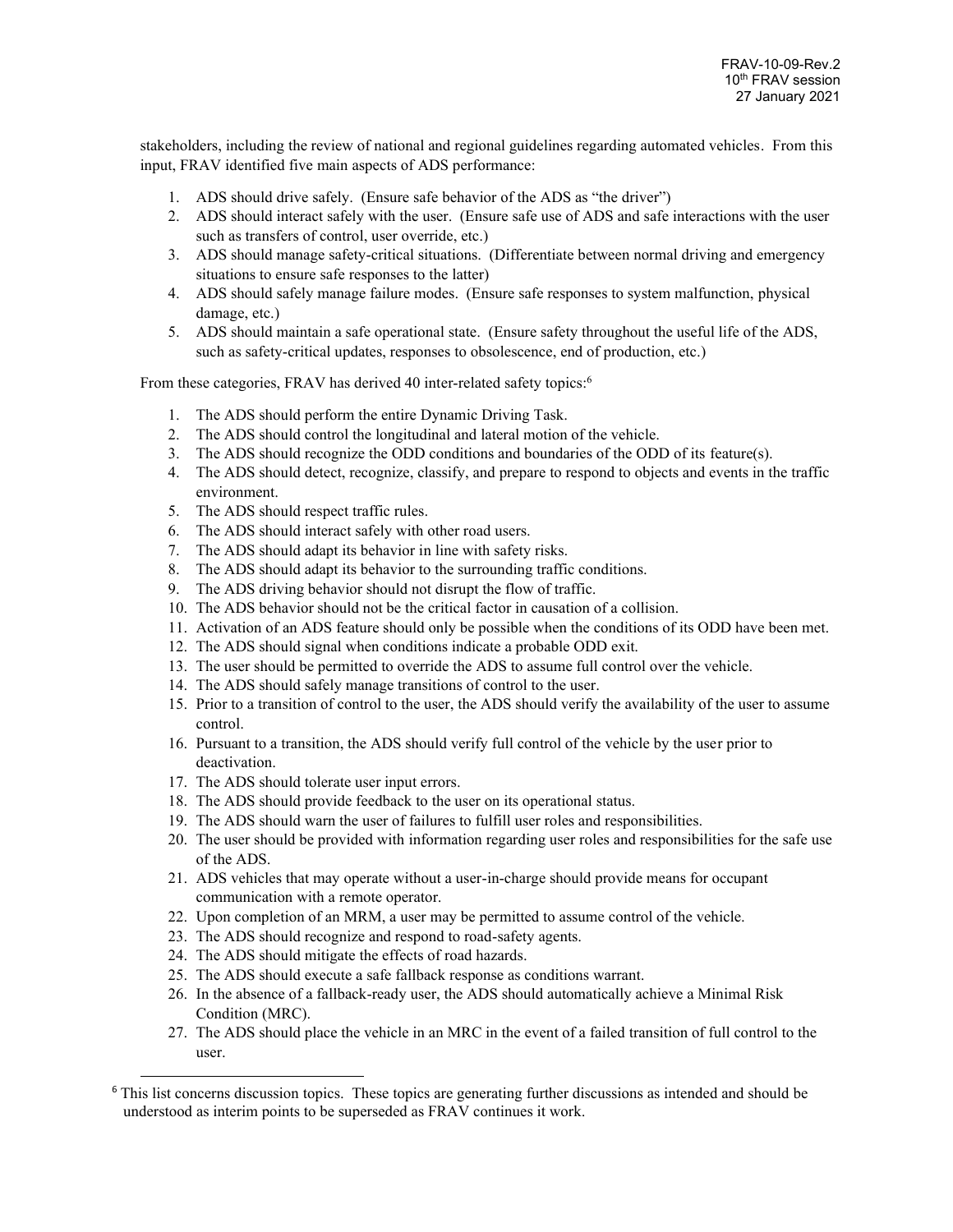- 28. The ADS should achieve an MRC prior to deactivation.
- 29. The ADS should signal its intention to place the vehicle in an MRC.
- 30. The ADS should safely manage short-duration ODD exits.
- 31. Pursuant to a collision, the ADS should stop the vehicle and deactivate.
- 32. The ADS should detect system malfunctions and abnormalities.
- 33. The ADS should execute a safe fallback response upon detection of a failure that compromises performance of the DDT.
- 34. Provided a failure does not compromise ADS performance of the entire DDT, the ADS should respond safely to the presence of a fault in the system.
- 35. The ADS should signal faults and resulting operational status.
- 36. The ADS should be permanently disabled in the event of obsolescence.
- 37. Pursuant to a collision and/or a failure detected in DDT-related functions, ADS activation should not be possible until the safe operational state of the ADS has been verified.
- 38. The ADS should signal required system maintenance to the user.
- 39. The ADS should be accessible for the purposes of maintenance and repair to authorized persons.
- 40. ADS safety should be ensured in the event of discontinued production/support/maintenance.

#### 5. Status of FRAV activities

5.1. Data collection. In order to ensure that ADS performance requirements result in behaviors compatible with human-dominated traffic and real-world driving, FRAV requires data on human driving, current traffic patterns, and crash causation. FRAV has already received significant input concerning human driving behaviors, driver models, and traffic patterns and flows. FRAV has discussed methods for quantifying and otherwise analyzing human and ADS performance parameters. These discussions have also considered driving behaviors under nominal conditions and methodologies for determining feasible boundaries between collision avoidance and crash mitigation. FRAV has requested stakeholders to provide further input towards building out its understanding.

5.2. Elaboration of safety requirements. FRAV is working through the 40 safety topics to identify measurable/verifiable criteria for assessing performance in achieving the desired safety outcomes. The safety topics involve subsidiary issues that FRAV needs to isolate to ensure clear descriptions of desired performance. In addition, FRAV expects further consideration of the methodologies for determining and justifying specific minimum performance limits, ranges, or other objective verifications.

5.3. Elaboration of ADS description requirements. FRAV expects its deliberations on the safety topics and eventual requirements to raise awareness of ODD conditions and other elements that may impact ADS performance. These variables and conditions will be integrated into the requirements for ADS descriptions.

## 6. Coordination with VMAD

6.1. FRAV-VMAD coordination meetings. The leaderships of FRAV and VMAD hold regular meetings to review the status of their activities, expectations for progress, and anticipated needs. FRAV strives to align its activities with those of VMAD. Participation in FRAV and VMAD substantially overlaps. The FRAV leadership has requested its stakeholders to remain aware of the need to integrate the FRAV outcomes with those of VMAD and to raise awareness within FRAV of any perceived areas of complementarity or possible divergence.

6.2. Scenarios. FRAV distinguishes between the nominal driving behavior of ADS (e.g., ADS behavior should not cause crashes) and ADS behavior in response to safety-critical events (e.g., ADS response to error or negligence on the part of another road user). Nominal driving involves an understanding of typical and safe driving maneuvers and interactions with other road users. Safety-critical responses involve an understanding of crash causation and sudden conditions that may arise in the roadway. FRAV will also define ODD elements for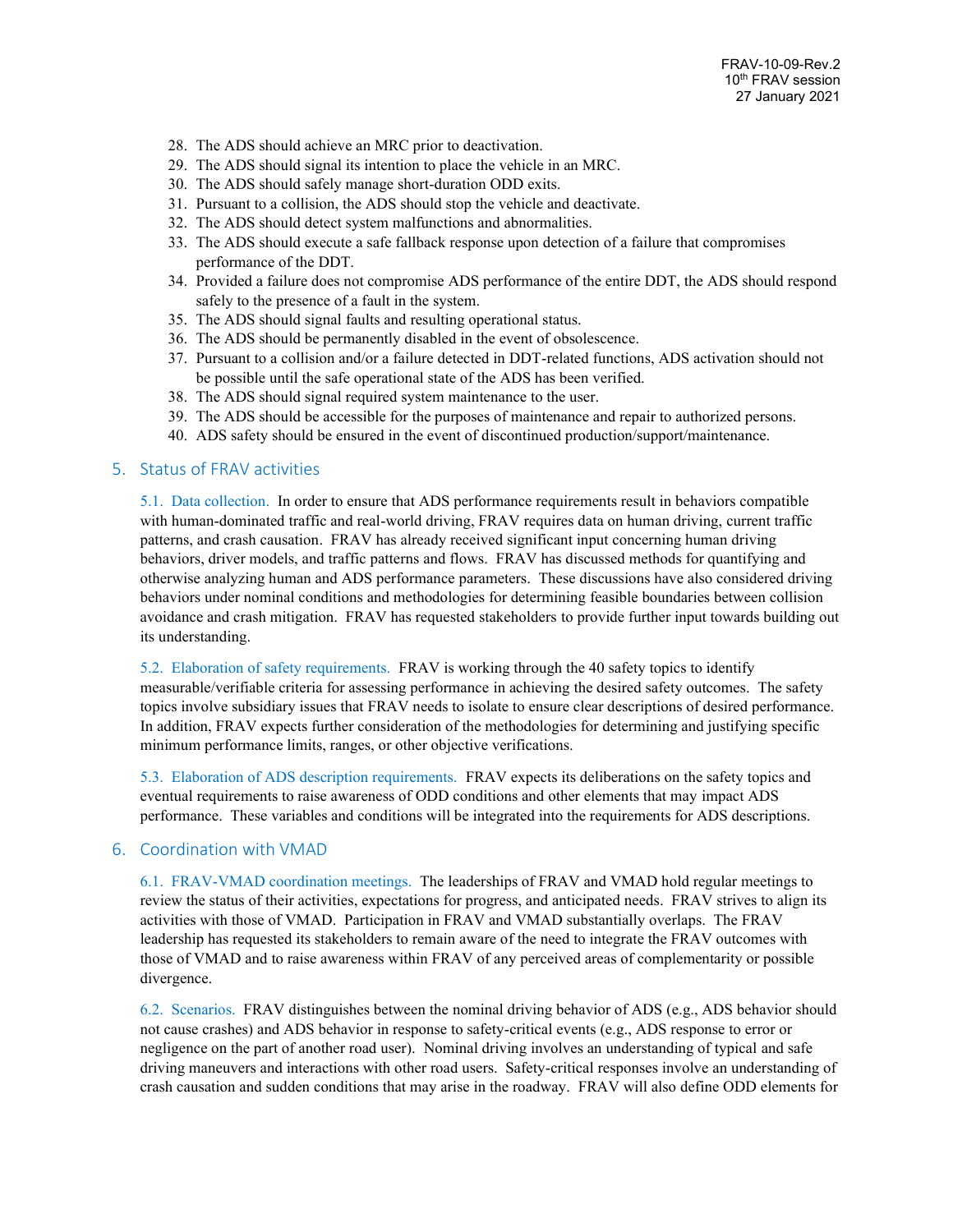use in ADS descriptions. FRAV deliberations on ODD, crash causation, and driving behaviors and responses may be useful to VMAD in the development of scenarios.

6.3. Audit. FRAV has defined an ADS in terms of functions and features. FRAV is pursuing safety requirements to address failure management and operational safety. FRAV deliberations on safety requirements related to functions and system safety may contribute to the objective assessment of ADS functional safety.

6.4. Virtual testing. FRAV recognizes the complexity of traffic and a need to ensure ADS behaviors consistent with human-dominated traffic and human road-user expectations. In particular, FRAV has devoted attention to the impact of ADS performance specifications on traffic flows and human driver behaviors. Given the importance of virtual testing to the assessment of ADS performance across ranges of conditions, FRAV deliberations on performance specifications conducive to the smooth integration of ADS into human-dominated traffic may provide context useful in assessing the fidelity of virtual testing tool chains.

6.5. Physical testing. FRAV will develop performance specifications that in many cases will be suitable for assessment under physical tests, such as responses to safety-critical conditions, ODD exits, or damage to a function. These deliberations should contribute to the development of track, real-world, or other physical test methods.

6.6. In-service performance. FRAV has define a safety category concerning the safe operational state of the ADS throughout the lifetime of the vehicle. These deliberations may contribute to VMAD considerations regarding in-service monitoring and reporting on ADS performance.

6.7. Integration under the New Assessment/Test Method (NATM). The FRAV approach to ADS safety requirements includes a manufacturer description of the ADS to be assessed. The NATM will need a procedure for the review and verification of these ADS descriptions. FRAV will provide requirements for the preparation and contents of an ADS description. Under the NATM, the description should be verified for fulfillment of these requirements (e.g., coverage of the ODD elements, stipulation of ODD conditions in accordance with the verifiable criteria specified by the description requirements).

In addition, the application of the safety requirements depends upon the ODD of the ADS feature under assessment. For example, FRAV expects to define performance requirements related to ODD exits. The manufacturer specifies the ODD boundaries in the description of the ADS. Therefore, assessment of fulfillment of the requirements for ODD exits will depend upon the boundaries stipulated by the manufacturer. The NATM should have a procedure to apply the ODD boundaries to the method(s) used to assess performance of the ADS related to an ODD exit (e.g., use of the ADS is limited to speeds below 90 kph such that the ODD-exit requirements and assessment method(s) would be applied based on this technical specification). The ADS descriptions and safety requirements should also play a role in determining the relevance of scenarios developed by VMAD to a given ADS configuration and their application to the test and assessment methods.

## 7. Outlook for 2021

FRAV aims to provide its recommendations for ADS safety requirements for GRVA consideration in February 2022. As explained, these safety requirements aim to cover all ADS configurations, intended uses, and limitations on use.

Under its top-down approach, the work on safety requirements has and will continue to move through phases, each producing a higher level of detail. FRAV held a general phase where the group reviewed regional and national guidelines and solicited a wide range of stakeholder input on potential safety requirements. FRAV reached agreement on a structure to enable the assessment of an individual ADS within a framework of requirements covering all aspects of ADS safety. To facilitate further deliberations, FRAV reached agreement on a core set of draft terms and definitions, resolving a number of initial questions regarding aspects of the safety requirements. FRAV developed a structure for the elaboration of the requirements based on five initial statements covering the principal aspects of ADS safety raised by its general discussions. FRAV used this